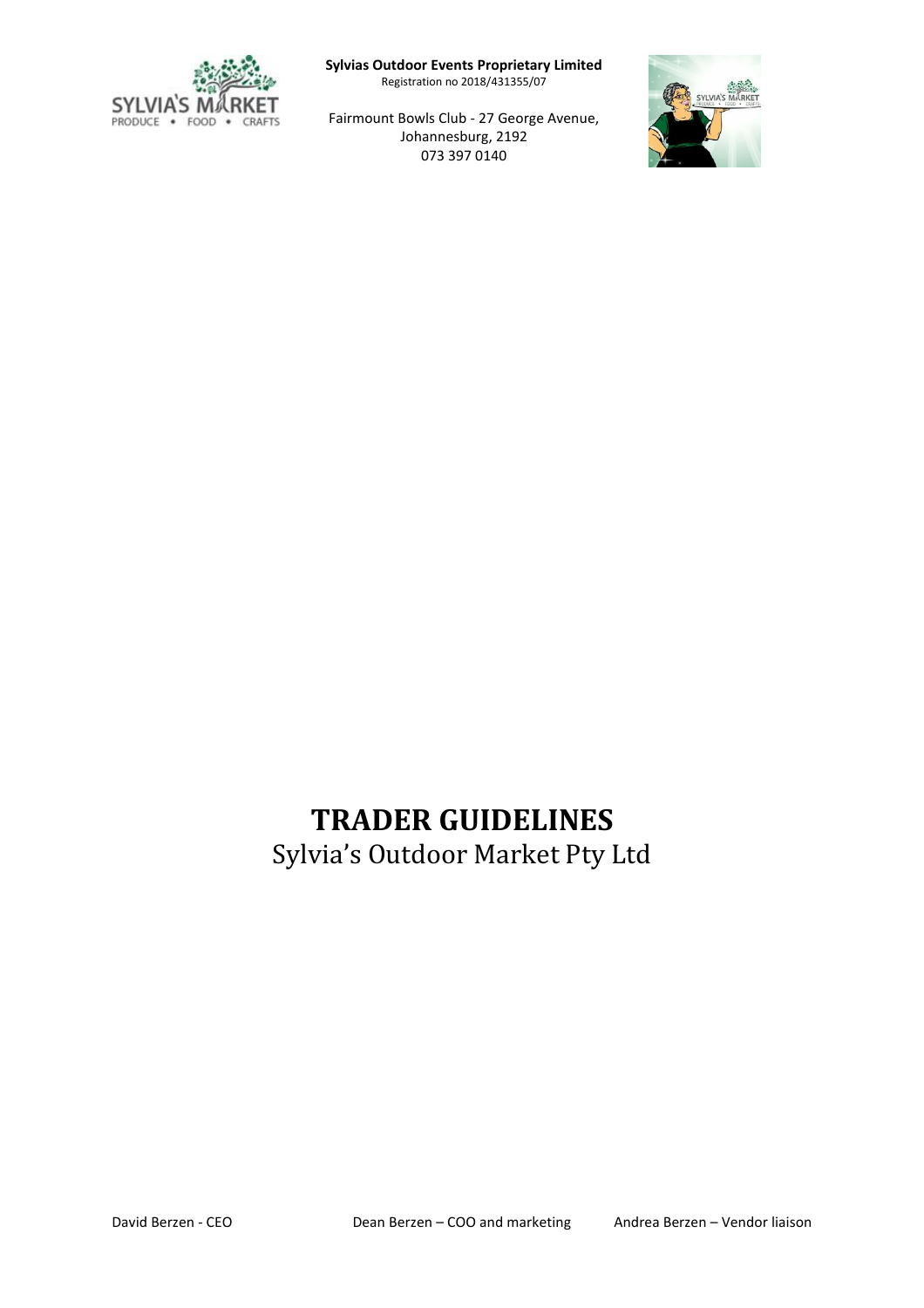

# **Contents**

The rules and regulations set out in this guideline form the standard operating procedures for approved traders. Please read through it carefully and make sure you understand everything and should there be any queries please contact management to discuss.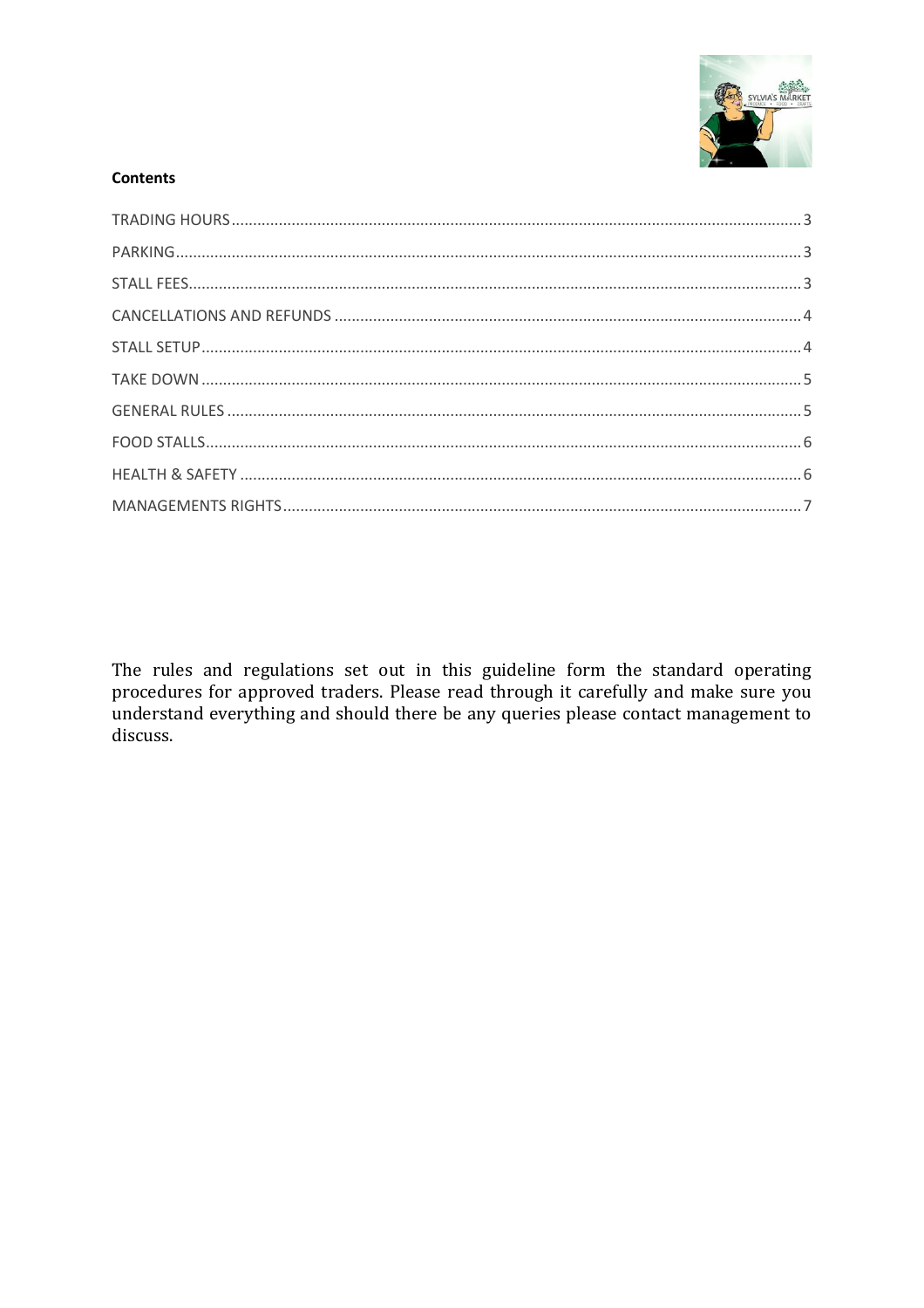

#### <span id="page-2-0"></span>**TRADING HOURS**

The times for the market are as follows:

• 10h00 to 14h00

### <span id="page-2-1"></span>**PARKING**

• Traders must park in the designated vendor parking area to ensure there is adequate parking left for customers.

#### **COVID-19 REGULATIONS**

#### **All vendors must:**

- Complete the attached screening questionnaire,
- Wear masks,
- Have sanitiser at their stalls,
- Have their temperature checked before entering the market,
- Ensure that social distancing is observed at their stalls, and
- Only se**rve customers that are wearing masks.**

#### <span id="page-2-2"></span>**STALL FEES**

- Stall fees are due the 4 days before trading commences
- Any vendor who has not paid their fees will not be allocated a spot and will be replaced
- Cancellations must happen 4 days prior to trading.
- If cancelled after that time a cancellation fee of 25% per day will be levied.
- An additional stall fee of R50 will be levied if the stall fee is paid on the day of the market, with no exceptions.
- Should you book and not arrive you will still be liable for the fees on that day as your place was reserved
- Prices for stalls per day are as follows & are subject to change:

| Type of stall        | Fee              |
|----------------------|------------------|
| Fresh Produce        | R <sub>150</sub> |
| Food                 | R <sub>250</sub> |
| Crafters             | R <sub>250</sub> |
| Alcohol and beverage | R290             |
| NPO                  | R <sub>100</sub> |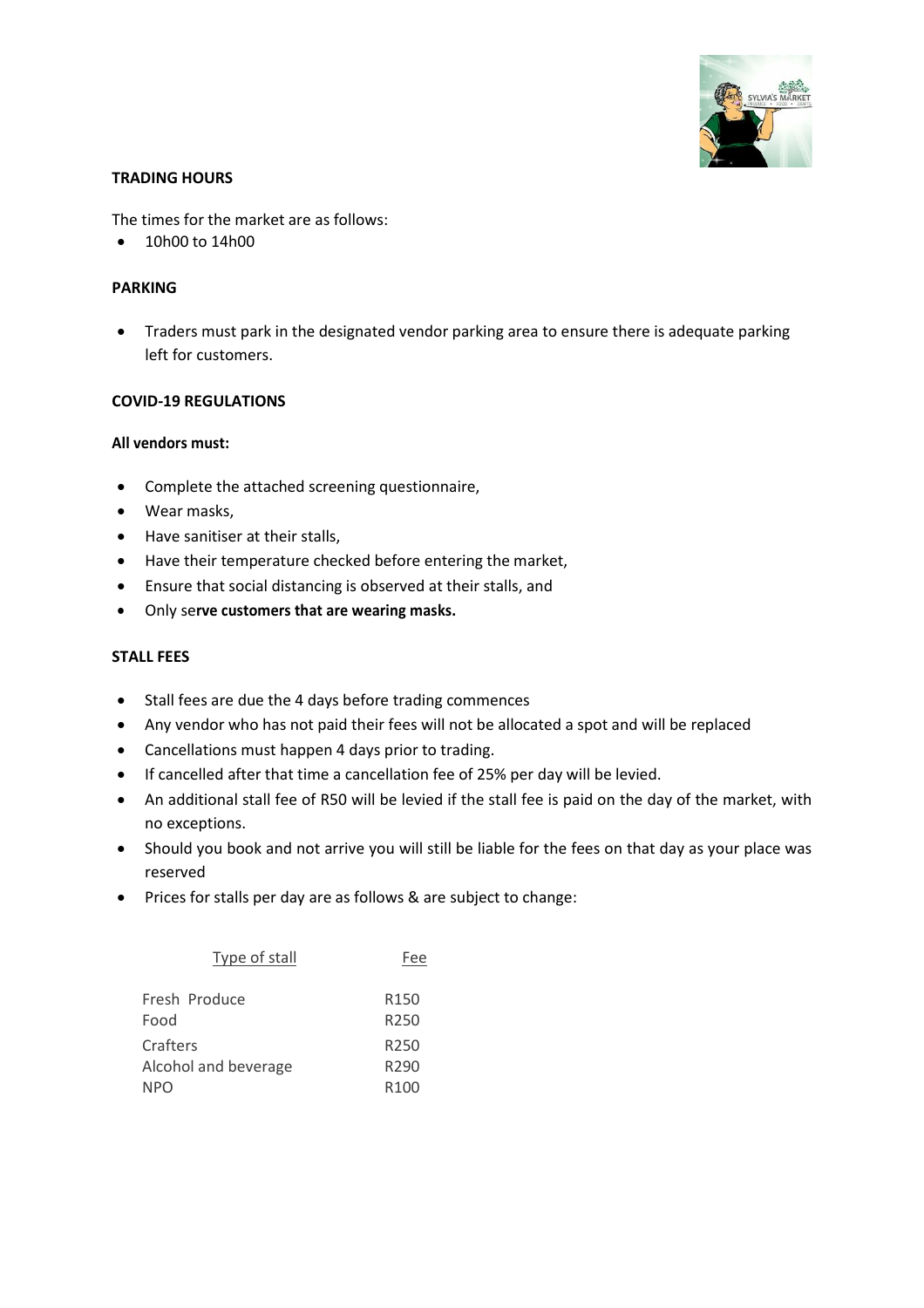

• Rental of equipment – per item/per day

| <b>Tables</b>      | <b>R30</b>  |
|--------------------|-------------|
| <b>Gazebos</b>     | <b>R150</b> |
| <b>Electricity</b> | <b>R50</b>  |

# **If Sylvia's Market is required to use generators due to load shedding, an additional charge of R150 per electrical point will be levied on the market/ event day**

### <span id="page-3-0"></span>**CANCELLATIONS AND REFUNDS**

- If a vendor has paid for a market and needs to cancel prior to the market, the refunds structured as follows
	- o Cancellation before 4 days prior to trading 100% refund
	- o Cancellation 3 days prior to trading 75% refund
	- o Cancellation 2 days prior to trading 50% refund
	- o Cancellation 1 day prior to trading 25% refund
	- o No show 0% refund
- Refunds are processed in 2 ways
	- o EFT Processed within 5 working days
	- o Credit A credit will be added to your account for future trading dates
- In cases where the market will close early due to bad weather, the market will refund the trader a portion of the fee. (Management reserves the right to decide what time the market will officially be cancelled for the day)
	- o Trading less than half the day 25% refund
	- o Trading more than half of the day there will be no refund.

### <span id="page-3-1"></span>**STALL SETUP**

- The traders entrance will open at 7:30AM allowing access to the premises.
- All traders must report to the on-site manager who will allocate a stall and deal with payments
- Cars may drive onto the field to drop off of goods. This must be done as quick as possible and the car must be removed and parked immediately after offloading. Do not setup your stall with the car still on the field as it will cause a problem for other traders. Access to the field will be blocked at 9:30am so any latecomers will need to park in the vendor parking area and bring their goods in by hand / trolley which the market does not supply.
- All stall holders must ensure their gazebo's are pegged down / anchored properly. Any trader who does not adhere to this will be fined R 100 and be held liable for damage or injury caused by his/her equipment being blown away.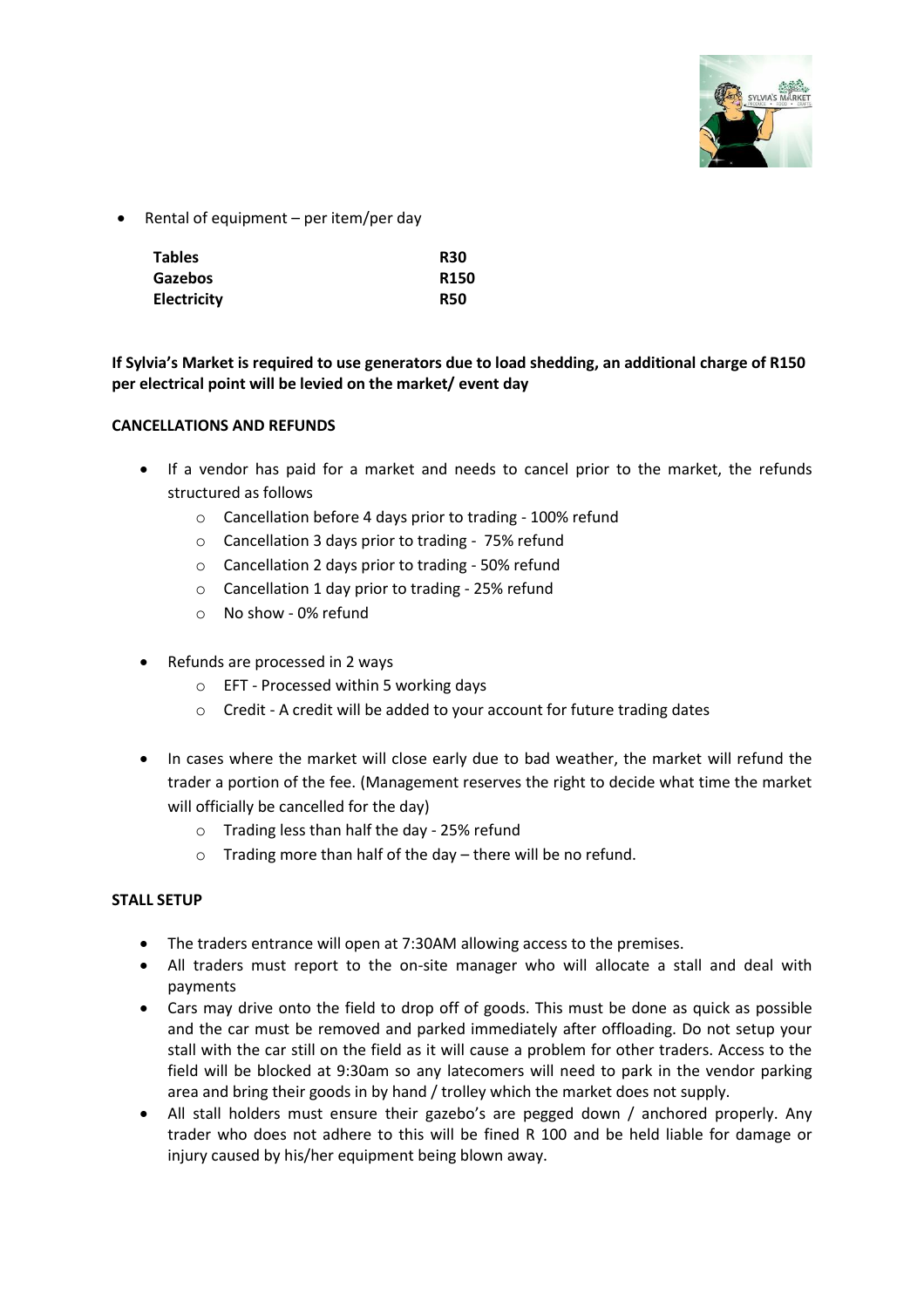

- Traders must ensure their stalls are setup and ready for trading by 9:30am. Anyone not setup on time will not be permitted to trade. Traders who are constantly late will not be approved for future markets.
- Traders will ensure they stay within their allocated stall area and ensure that:
	- $\circ$  their stalls are at all times neat, well presented, properly stocked and sanitary.
	- o they are not obstructing walkways.
	- o they do not play any loud music or cause any noise disturbances.
	- $\circ$  they do not deviate from the type of stall they applied for and sell only the main products / articles that was on their application. Anyone adding goods or products without management approval will be asked to remove the products & be issued a warning. If they are caught a second time they will be asked to leave and their stall re-assigned.
- Traders must bring their own chairs to sit on. No one is entitled to take chairs from the customer eating area. Repeat offenders will be asked to leave the market and their stall reassigned.

### <span id="page-4-0"></span>**TAKE DOWN**

- Only once the market has closed for the day may traders begin to start packing up and take down their stalls (Times stipulated in the Trading Hours).. If he/she is caught repeating the offence they will be asked to not return and their stall re-assigned.
- We will open for cars to access the fields again after the market has closed. As some customers and children be may still be walking around please do not rush. We do not want any unnecessary incidents. Be alert, cautious and courteous at all times.
- All stall holders are to ensure their stall area for the day is clean and tidy after they have finished packing up. Anyone found leaving litter and food products behind on the field will be fined R100. Repeat offenders will be asked to leave the market and their stall re-assigned.
- Any vendors wishing to store their items on site, can do so with prior arrangement with management and will be charged on an ad-hoc basis

### <span id="page-4-1"></span>**GENERAL RULES**

- All traders will be given visitor cards prior to the commencement of the market. All customers must be requested to complete the cards and place them in the prize draw box on the stage. This will enable management to increase our visitor data base.
- All traders must provide Sylvia's Market with their advertising collateral and links to their websites and social media pages
- No trader who books a stall will be allowed to trade without a gazebo and pegs to anchor it down.
- No trader will share a stall with another trader or include new products other than those approved by management.
- The market does not accept responsibility for any items left at the market after break down.
- Traders will not use the basins in the bathrooms to wash up their products or utensils.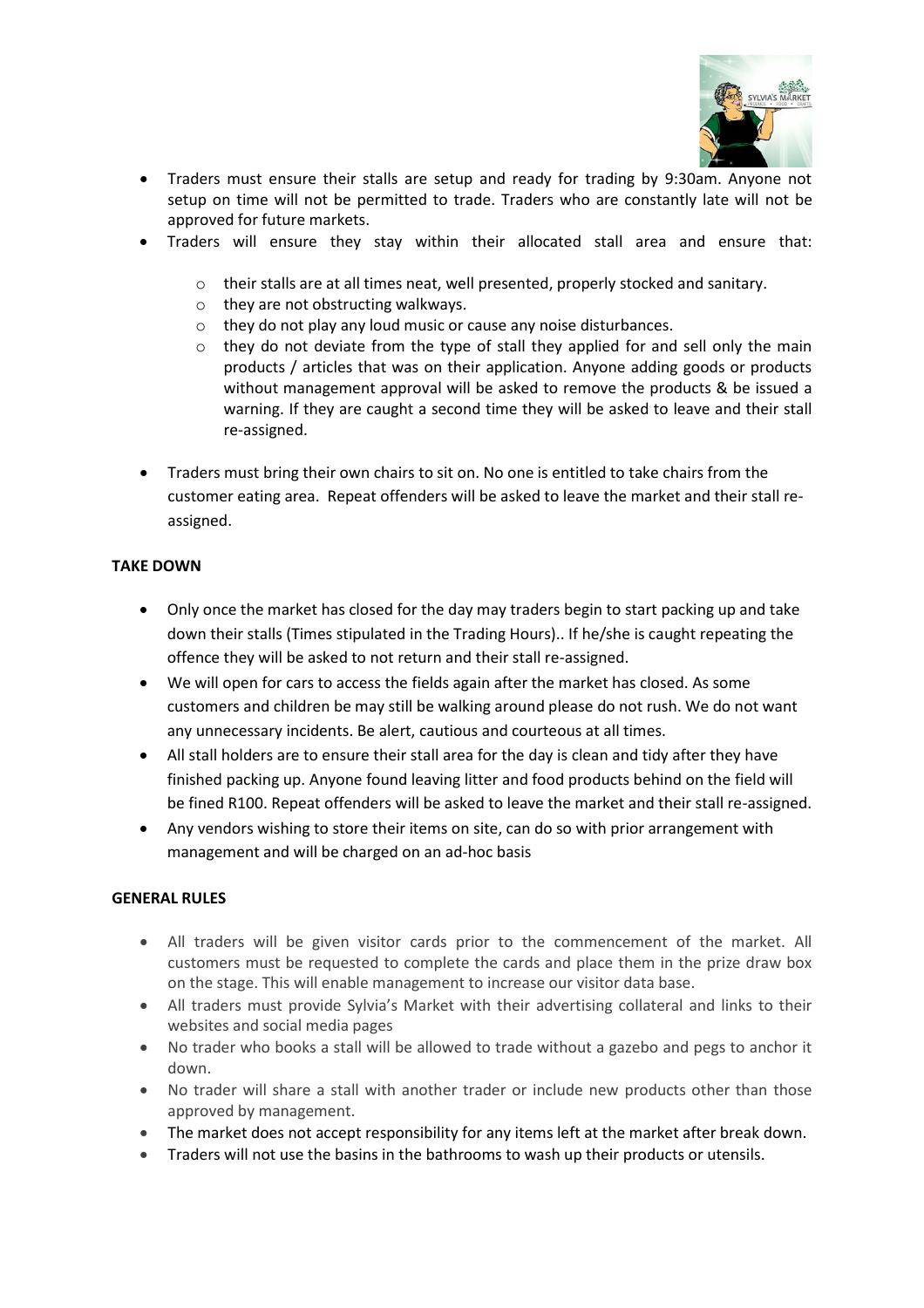

• Traders must ensure they use a table cloth made of fabric material. No plastic covers will be allowed. The table cloth must also be long enough to cover the front of your stall and hide the legs of your table. This is essential to hide excess stock and for safety reasons.

# <span id="page-5-0"></span>**FOOD STALLS**

- All food stalls must have their Certificate of Acceptability / Traders Licence issued by any municipality. A copy of the certificate must be visible or easily accessible to be shown to any customer who requests to view it. A copy should also be submitted to management to be kept on file.
- As per Health & Safety regulations each food stall must :
	- o have a bin or rubbish bag to dispose of unwanted food , rubbish or excess scraps when prepping.
	- $\circ$  ensure they have a wash up area or bowl of clean water to rinse or wash utensils.
	- $\circ$  ensure the surface of their prepping & serving area is clean & sanitary at all times.
	- o All ingredients & stored ingredients are kept in sealed containers until they are used.
	- $\circ$  Traders cooking food wear a cap or a head cloth preventing their hair falling into food.
- No food may be served in polystyrene packaging. It is a hazard. We encourage more natural or easily recycled packaging.

### <span id="page-5-1"></span>**HEALTH & SAFETY**

- All traders are asked to familiarise themselves with the evacuation plan and take note of entrance and exit points which would be used during emergency evacuations.
- Traders using gas equipment will be required to submit to random spot checks from management to ensure the equipment is adhering to Health & Safety protocols.
- Traders using gas or burning coal in their stall will be required to have either 1 x 9kg fire extinguisher or a bucket of sand in case of a fire. Again management reserves the right to spot check the equipment to ensuring it is within Health & Safety protocols.
- Walkways & passages should always be clear and if anyone sees a trader placing an obstacle in the way, it must be reported to management so that it is rectified immediately.
- Traders using electricity points and running extension cords must ensure they have their wires buried under the soil, taped down or neatly hidden to avoid any accidents. Any trader who does not comply will be fined R 100 and will be held liable when there is a case of injury or damage.
- As with any market place please be mindful of pick pockets and thieves. We do have security walking around but recommend that traders stay alert and report to the guards or management anything suspicious.